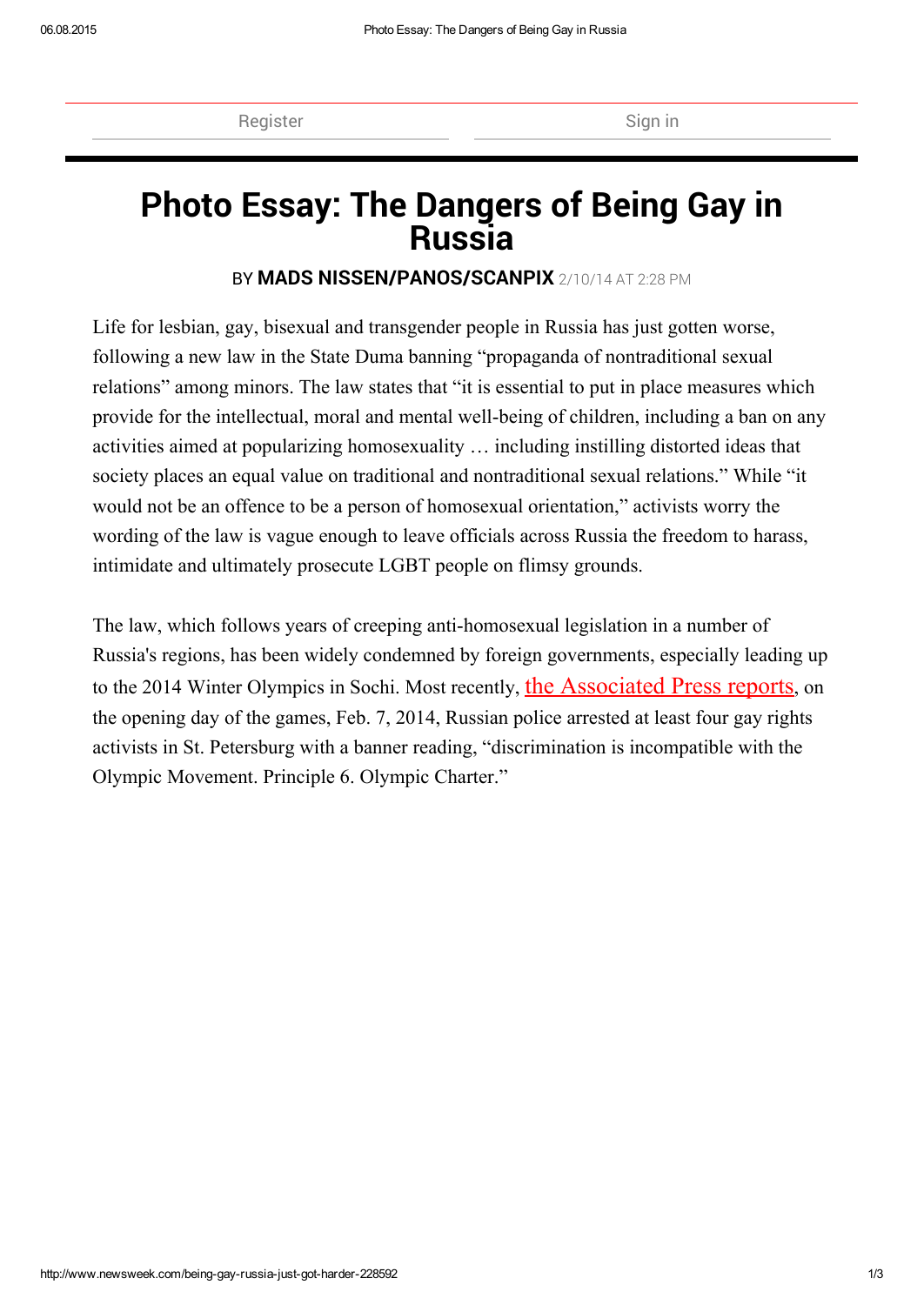The penalties for transgressing this law are harsh. For Russians it could mean fines of up to \$150, for officials up to \$1,500 and for organizations engaging in "propaganda," up to \$30,000. Engaging in these activities on the Internet, however loosely defined, carries significantly harsher fines. For foreigners the penalties are no less harsh, carrying a 15-day prison sentence and/or deportation from the country. What actually constitutes "propaganda of nontraditional sexual relations" among minors, however, has left many in the dark.

## Try Newsweek: [subscription](http://www.newsweek.com/subscribe) offers

View more work by Mads Nissen [here](http://www.madsnissen.com/).